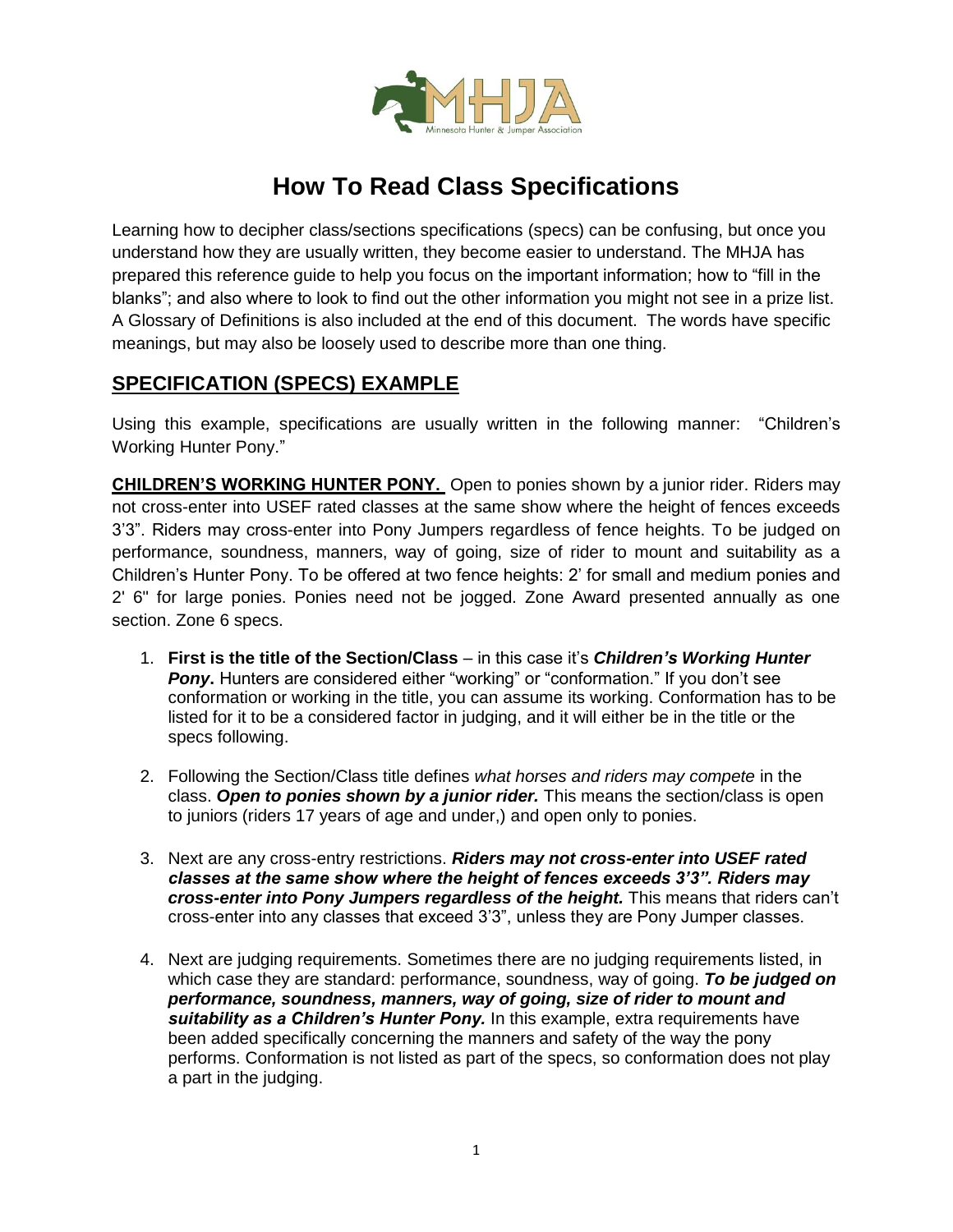

- 5. Fence heights and other restrictions are next. *To be judged at two fence heights: 2' for small and medium ponies and 2'6" for large ponies. Ponies need not be jogged.* As stated in the original definition, small/medium ponies jump one height and large jumps another height; and jogging is not required.
- 6. The final statement in this specification example belong to a higher organization, such as USEF or USHJA. *Zone 6 specs.* As indicated, these specifications are USHJA specs and they are the specs for the MHJA Zone, Zone 6. Other Zones may have different specifications.

Now you have the entire specification and all the information required to see if your horse and rider are eligible to enter it.

## **EXCEPTION**

There is one twist on interpreting specs. In prize lists, the specs that will have the most information are the MHJA sections and non-rated sections. This is because USEF and USHJA allow prize lists to simply list where to find the specifications for national and zone recognized classes. For example, *Junior Hunter 3'3". USEF Rule HU.* Means for the full specs you will need to go to the [USEF Rule Book,](https://www.usef.org/compete/resources-forms/rules-regulations) Rule HU and look up Junior Hunter 3'3". For convenience, the MHJA website has posted the USEF Rule Book on-line in the Zone 6 tab. Another example is *Children's Working Hunter Horse. 13 and Under. USEF Rule HU. USHJA Zone 6 specs*. This means the general rule is in the USEF Rule Book, but USHJA Zone 6 has different specifications. The MHJA website also contains these specifications within the Zone 6 tab.

## **GLOSSARY**

**USEF** – United States Equestrian Federation, the national governing body for horse sports in the United States, especially the Olympics. (In 2017, USEF rebranded the association as US Equestrian, however, there will be many references to USEF mostly regarding competition.) MHJA horse shows operate under the recognition of USEF. USEF offers National Horse of the Year Awards, referred to as HOTY's. To show at a USEF/USHJA show, an exhibitor must be a member of both organizations or pay a "Show Pass" fee.

**USHJA** – United States Hunter Jumper Association, the discipline affiliate to USEF for the Hunter/Jumper sport in the United States. USHJA follows USEF rules and advises USEF on rules for the Hunter/Jumper sport. USHJA divides the United States into 12 Zones of approximately 6 states, each. These Zones offer HOTY awards for certain sections and can also write specs for certain sections. That's why sometimes a section is governed by USEF rules and sometimes by USHJA/Zone rules.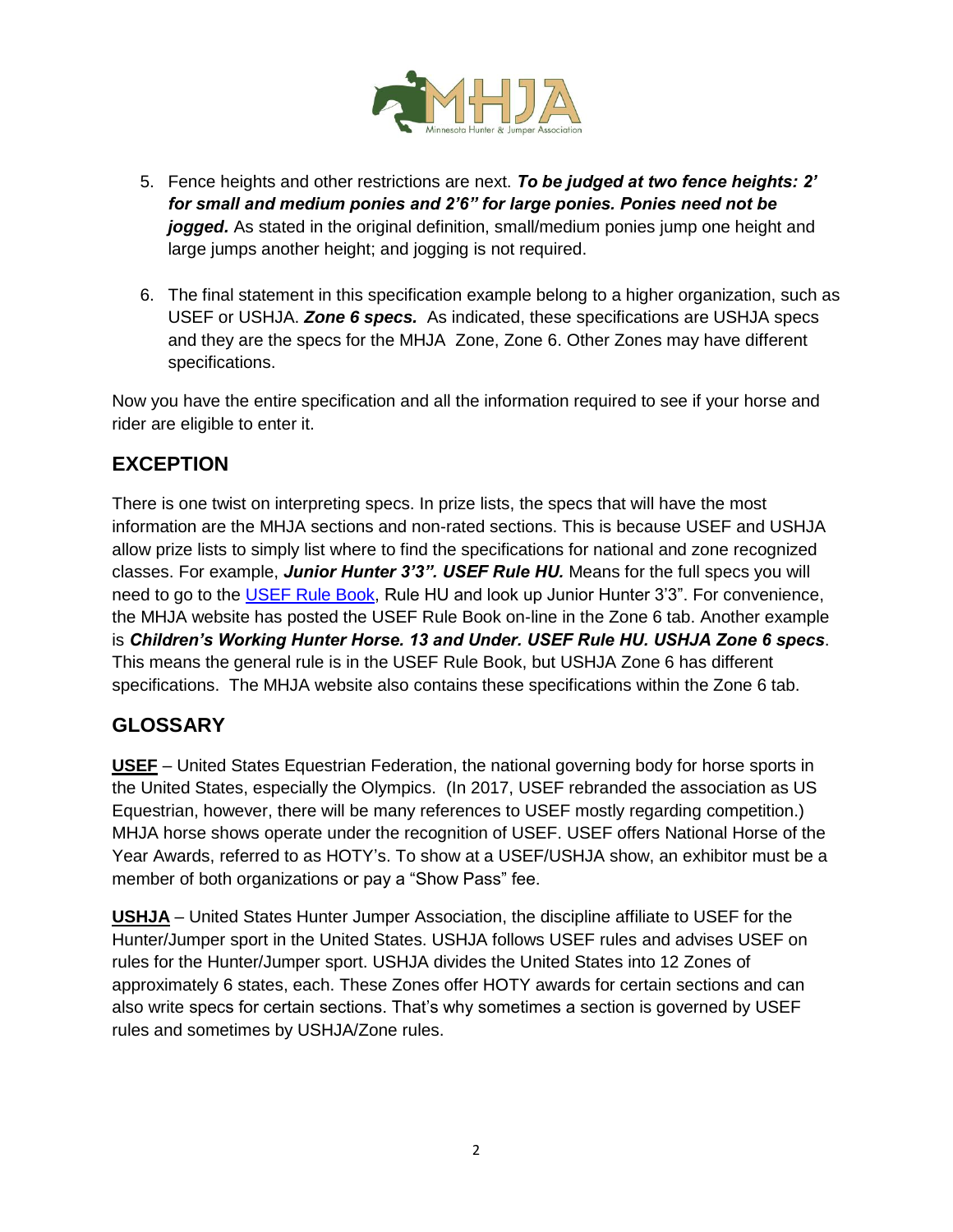

**MHJA** – Minnesota Hunter Jumper Association, an affiliate of both USEF and USHJA. As such, the MHJA abides by USEF/USHJA rules but we also are able to make our own specs and rules. All MHJA shows are USEF rated shows.

**Division** – a distinct style of riding. Hunters are a division, Jumpers are a division, and Equitation is a division.

**Section** – a particular type of class under a division. Junior Hunter, Performance Hunter, Pony Hunter, Amateur Owner Jumper, Unrestricted 2'6" Hunter are all sections. The terms Section and Division are frequently used interchangeably and usually section is what is intended. "The Adult division was so big, they had to split it." Properly stated, the Adult SECTION was so big, it had to be split.

**Class** – One individual performance unit that, combined with others, make up a section. Hunter sections usually consist of 2-5 over fences classes and 1 under saddle class. In order to have a Championship and Reserve Championship awarded, a rated section must have at least two over fences with at least three entries held and one under saddle with 3 entries held.

- In the Jumper Division, all classes are over fences;
- In the Hunter Division, classes may be over fences or "under saddle." **See NOTE**
- In the Equitation Division, classes may be over fences or "on the flat." **See NOTE**
- **NOTE:** the "on the flat" or "flat" class is sometimes used as shorthand for any class with no jumping. However, in an *Equitation "flat "class the riders are judged,* whereas in a *Hunter "under saddle" the horses are judged.*

**Recognized, Rated, Rating, Unrated** – All MHJA horse shows are recognized by the USEF and are members' shows. This means all sections/classes held at MHJA shows are governed by the general rules of the USEF. (Drug rules, behavior, attire, etc…) All sections/classes at a USEF horse show have a rating.

- Shows are rated Premier, National, Regional 1 and 2 and Local.
- Hunter Sections are rated by a letter system AA, A, B, C and Local.
- Jumper sections are rated by numbers with 1 being the lowest.
- Rated shows may hold sections/classes that do not fall under USEF/USHJA specifications. These classes are Unrated. All sections/classes that are MHJA approved, but not USHJA/USEF rated are considered unrated sections/classes. MHJA writes the specifications for those. **ALL** entries at a Recognized show must abide by USEF/USHJA rules even if they are only showing in unrated classes.

**Cross Entry** - cross entry describes what other sections/classes a horse and or rider may or may not be eligible to enter. Some restrict the rider, some the horse and some the horse/rider combination.